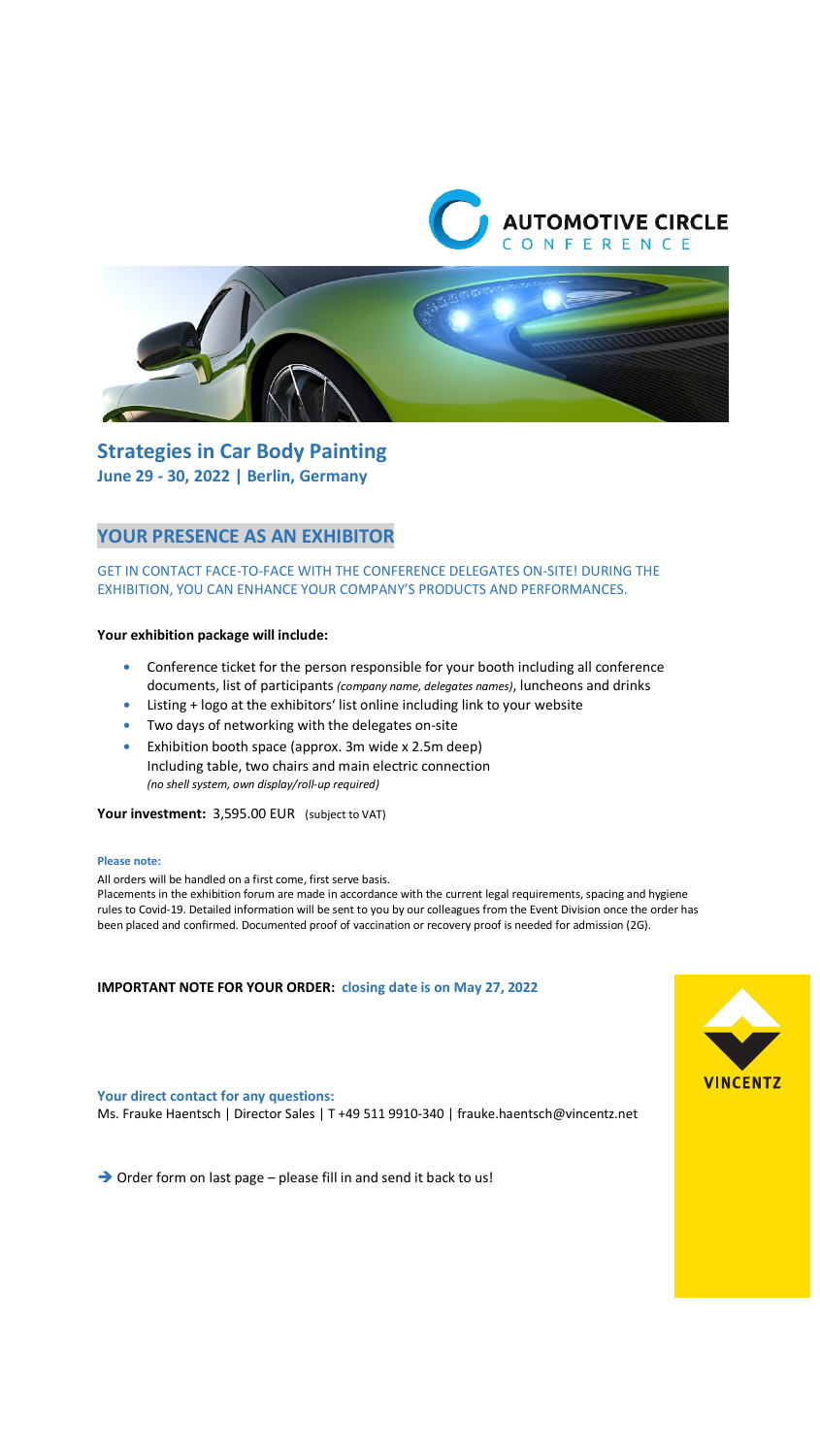



**Strategies in Car Body Painting June 29 - 30, 2022 | Berlin, Germany** 

# **YOUR PRESENCE AS AN SPONSOR**

TAKE ADVANTAGE OF YOUR INDIVIDUAL SPONSORSHIP TO HIGHLIGHT YOUR PRODUCTS AND ESTABLISH YOUR COMPANY NAME AMONG AUTOMOTIVE EXPERTS AT THE EVENT.



### **Distribution Flyer**

**1,250.00 EUR** 

## **IMPORTANT NOTE FOR YOUR ORDER:**

**closing date is on May 20, 2022**

#### **Please note:**

- Sponsor is responsible for production and delivery of all items to conference venue
- Required quantity upon request
- All rates plus VAt where applicable

### **Your direct contact for any questions:**

Ms. Frauke Haentsch | Director Sales | T +49 511 9910-340 | frauke.haentsch@vincentz.net

 $\rightarrow$  Order form on last page – please fill in and send it back to us!